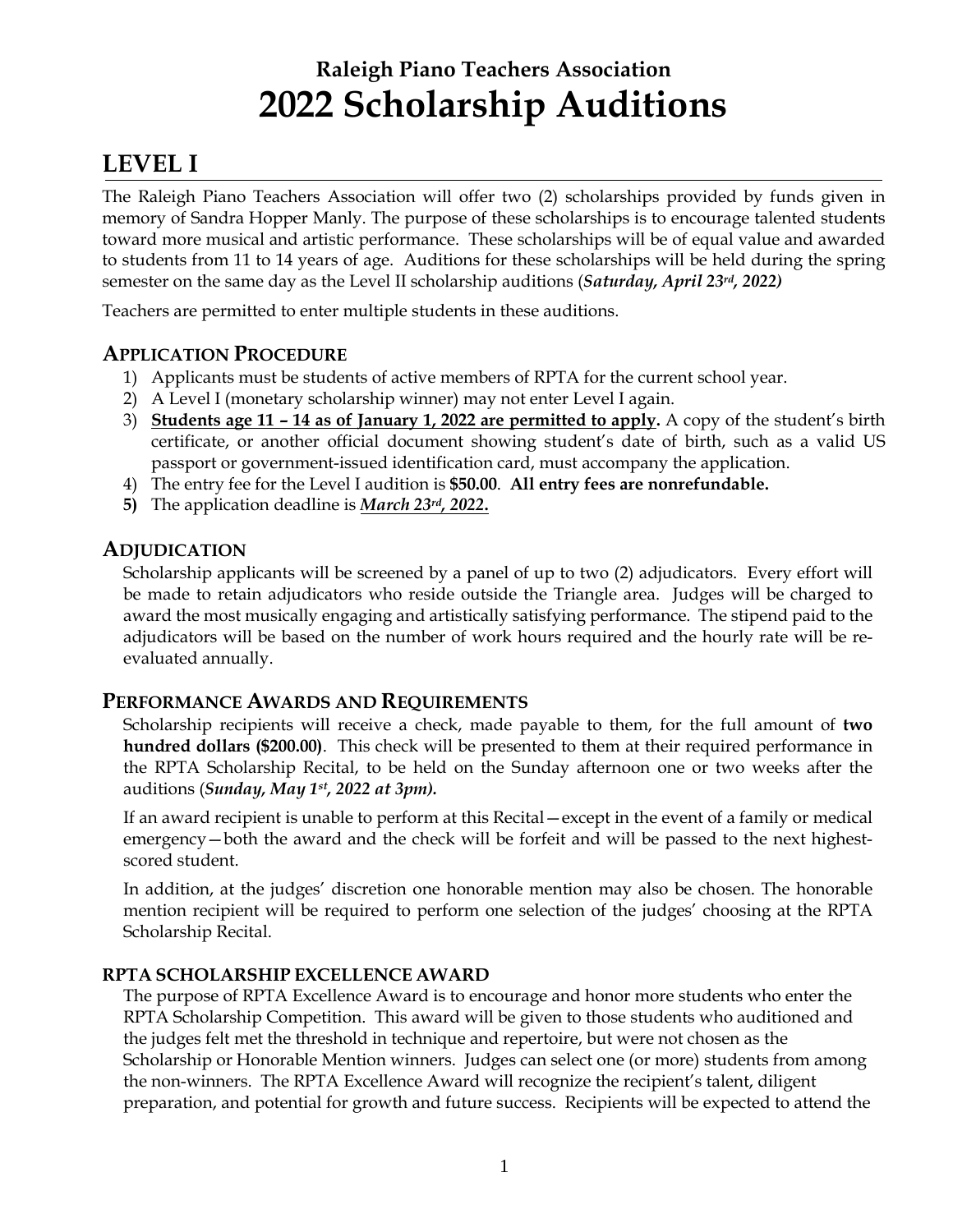RPTA Scholarship Honors Recital (but would not perform), be listed on the recital program, and receive their achievement certificate at the conclusion of the honors recital.

## **AUDITION REQUIREMENTS**

- 1) Repertoire
	- A. Students shall perform three (3) solo pieces of contrasting styles, to be chosen from the Baroque, Classical, Romantic, Impressionistic, and/or Twentieth Century stylistic periods\*. At least one (1) of the selections must be chosen from either the Baroque or Classical periods. Students may perform one (1) piece from both periods, if they desire. Teachers are encouraged to choose pieces that represent the best stylistic qualities of each period.
	- B. Concerti and original student compositions are not permitted.
	- C. The amount of time required to perform all three (3) selections shall not exceed **fifteen (15) minutes**.
	- \* Selections from the Young Artist Auditions Senior I list and above are acceptable in this category.
- 2) Form/History/Style
	- A. The judges will ask students to discuss a general understanding of the form, history and style of their repertoire selections. These discussions will be free-flowing, rather than a recitation of a memorized report. Students may be asked:
		- Provide a brief biography of the composer.
		- Give a brief history of each piece and name the style period when it was written.
		- Describe characteristics of the style period present in each piece.
		- Identify form of the piece (sonata form, binary, ternary, free form, etc.)
		- If the piece uses a clear form, identify the different sections present in the piece (for example: exposition, development, and recapitulation in sonata form).
- 3) Keyboard Skills
	- A. Scholarship applicants should know all major and minor scales, arpeggios, and cadence chords. Applicants should be prepared to demonstrate keyboard skills in approximately six (6) keys. Both major and minor keys will be represented, as well as scales beginning on both black and white keys.
		- *Major and harmonic minor scales*: hands together in two (2) octaves or more, parallel motion. For purposes of preparation, a recommended tempo for scales would be M.M.=100 for the quarter note, with two octave scales played in eighth notes. However, scales will primarily be scored based on accuracy, control, and consistency of fingering.
		- *Major and tonic minor arpeggios*: root position, hands together in two (2) octaves.
		- *Cadence chords* (I, IV, I, V, V7, I): major and minor keys, root position, hands together.
- 4) Sight Reading
	- A. Students will sight-read three (3) short pieces on an intermediate level from the five (5) stylistic periods listed under the repertoire requirements.
	- B. The sight-reading selections will represent three (3) contrasting styles and three (3) different composers.
	- C. Sight-reading selections will be chosen from or comparable to: Magrath *Masterwork Classics* Levels 4 or 5; Snell *Repertoire* – Levels 3 or 4.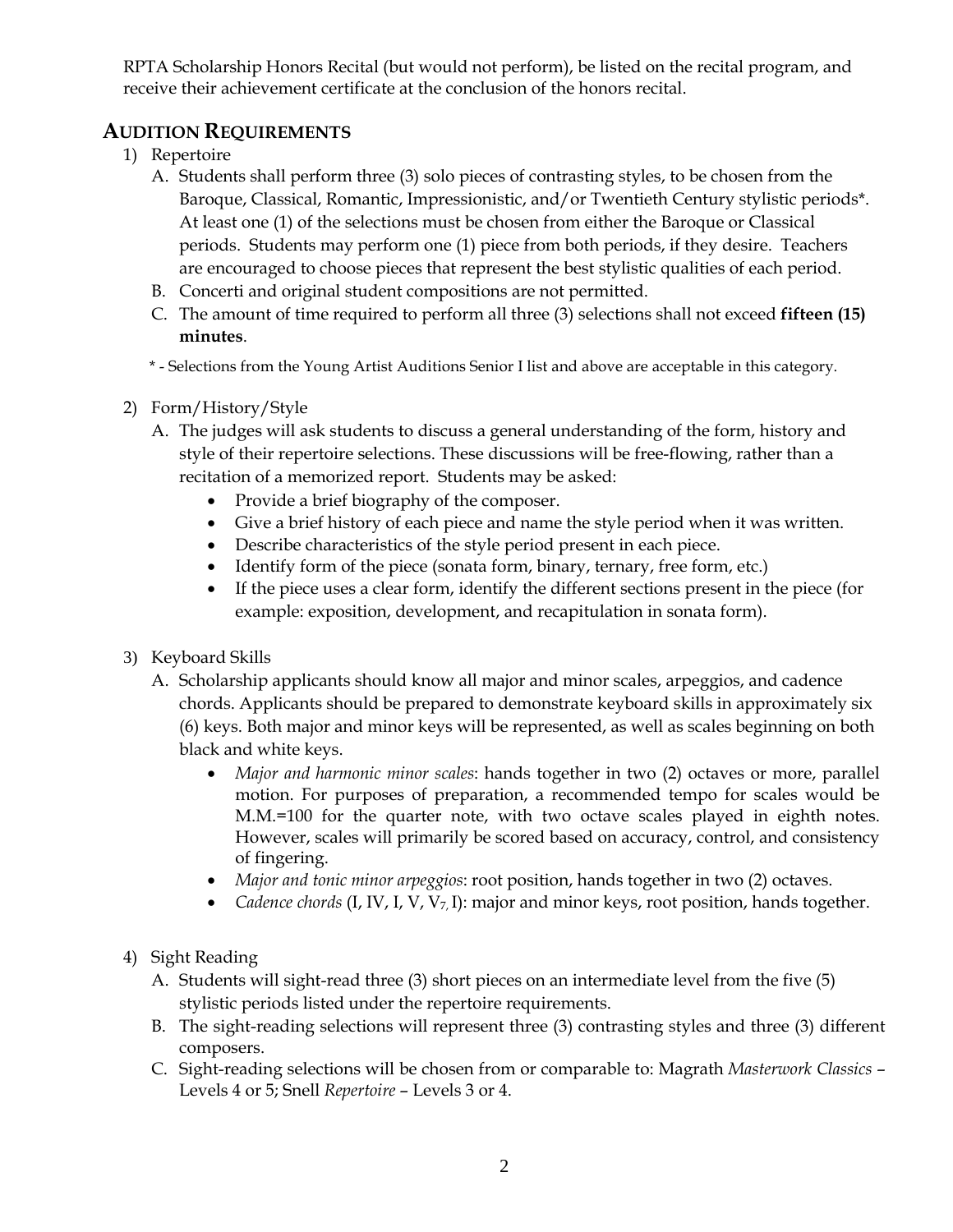- 5) Performance Order/Schedule
	- A. In years ending in "0," "3," "5," or "8" (2020, 2023, 2025, 2028): students will be scheduled alphabetically by last name
	- B. In years ending in "1" or "6": alphabetically by first name
	- C. In years ending in "2" or "7": reverse alphabetical order by last name
	- D. In years ending in "4" or "9": reverse alphabetical order by first name

### **SCORING**

- 1) Judges will use numeric ratings. Judges will also render comments on each repertoire selection. Judges are seeking musically engaging performances of artistic merit.
- 2) Thirty (30) minutes will be scheduled for each student's audition, including fifteen (15) minutes for repertoire and fifteen (15) minutes for form/history/style discussion, keyboard skills, and sight-reading.
- 3) The rubric for scoring will be as follows:
	- Repertoire 45%
	- Form/history/style discussion 16%
	- Keyboard skills 18%
	- Sight-reading 21%

# **LEVEL II**

The Raleigh Piano Teachers Association will offer two (2) scholarships for Level II competitors. The first of these is made possible by funds given in memory of Marion Cable, a charter member of RPTA. The second scholarship is given in honor (or memory) of a member of RPTA. The purpose of these scholarships is to encourage talented students toward more musical and artistic performance. These scholarships will be of equal value and awarded to students from 15 to 18 years of age. Auditions for these scholarships will be held during the spring semester on the same day as the Level I Scholarship auditions (*Saturday, April 23rd , 2022).*

Teachers are permitted to enter multiple students in these auditions.

### **APPLICATION PROCEDURE**

- 1) Applicants must be students of active members of RPTA for the current school year.
- 2) A Level II (monetary scholarship winner) may not enter Level II again.
- 3) **Student's age 15-18 as of January 1, 2022 are permitted to apply.** A copy of the student's birth certificate, or another official document showing student's date of birth, such as a valid US passport or government-issued identification card, must accompany the application.
- 4) The entry fee for the Level II audition is **\$60.00**. **All entry fees are nonrefundable.**
- 5) The application deadline is *March 23rd , 2022***.**

### **ADJUDICATION**

Scholarship applicants will be screened by a panel of up to two (2) adjudicators. Every effort will be made to retain adjudicators who reside outside the Triangle area. Judges will be charged to award the most musically engaging and artistically satisfying performance. The stipend paid to the adjudicators will be based on the number of work hours required and the hourly rate will be reevaluated annually.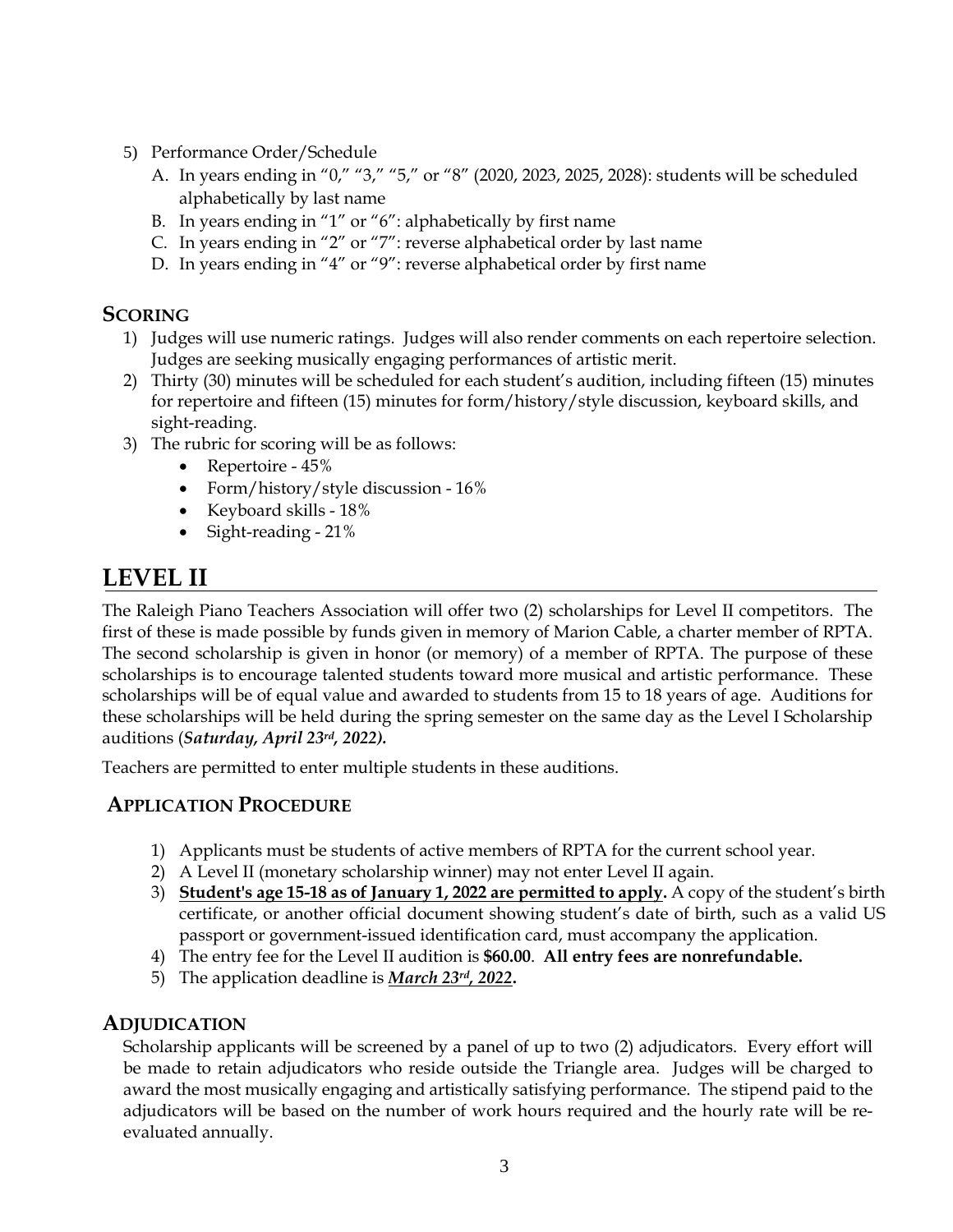#### **PERFORMANCE AWARDS AND REQUIREMENTS**

Scholarship recipients will receive a check, made payable to them, for the full amount of **three hundred dollars (\$300.00)**. This check will be presented to them at their required performance in the RPTA Scholarship Recital, to be held on the Sunday afternoon one week after the auditions (*Sunday, May 1 st , 2022 at 3pm).*

If an award recipient is unable to perform at this Recital—except in the event of a family or medical emergency—both the award and the check will be forfeit and will be passed to the next highestscored student.

In addition, at the judges' discretion one honorable mention may also be chosen. The honorable mention recipient will be required to perform one selection of the judges' choosing at the RPTA Scholarship Recital.

#### **RPTA SCHOLARSHIP EXCELLENCE AWARD**

The purpose of RPTA Excellence Award is to encourage and honor more students who enter the RPTA Scholarship Competition. This award will be given to those students who auditioned and the judges felt met the threshold in technique and repertoire, but were not chosen as the Scholarship or Honorable Mention winners. Judges can select one (or more) students from among the non-winners. The RPTA Excellence Award will recognize the recipient's talent, diligent preparation, and potential for growth and future success. Recipients will be expected to attend the RPTA Scholarship Honors Recital (but would not perform), be listed on the recital program, and receive their achievement certificate at the conclusion of the honors recital.

### **AUDITION REQUIREMENTS**

- 1) Repertoire
	- A. Students shall perform three (3) solo pieces of contrasting styles, to be chosen from the Baroque, Classical, Romantic, Impressionistic, and/or Twentieth Century stylistic periods\*. At least one (1) of the selections must be chosen from either the Baroque or Classical periods. Students may perform one (1) piece from both periods, if they desire. Teachers are encouraged to choose pieces that represent the best stylistic qualities of each period.
	- B. Suggested minimum levels of difficulty for music to be performed are:
		- One movement from a suite by Bach or Handel
		- One movement from a sonata by Haydn (excluding Hob. HVI/1-10), Mozart (excluding K. 545) or Beethoven (excluding Op. 49)
	- C. Concerti and original student compositions are not permitted.
	- **D.** The amount of time required to perform all three (3) selections shall not exceed **twenty (20) minutes.**

\* - Selections from the Young Artist Auditions Senior I and II list and above are acceptable in this category.

- 2) Form/History/Style
	- A. The judges will ask students to discuss a general understanding of the form, history and style of their repertoire selections. These discussions will be free-flowing, rather than a recitation of a memorized report. Students may be asked:
		- Provide a brief biography of the composer.
		- Give a brief history of each piece and name the style period when it was written.
		- Describe characteristics of the style period present in each piece.
		- Identify form of the piece (sonata form, binary, ternary, free form, etc.)